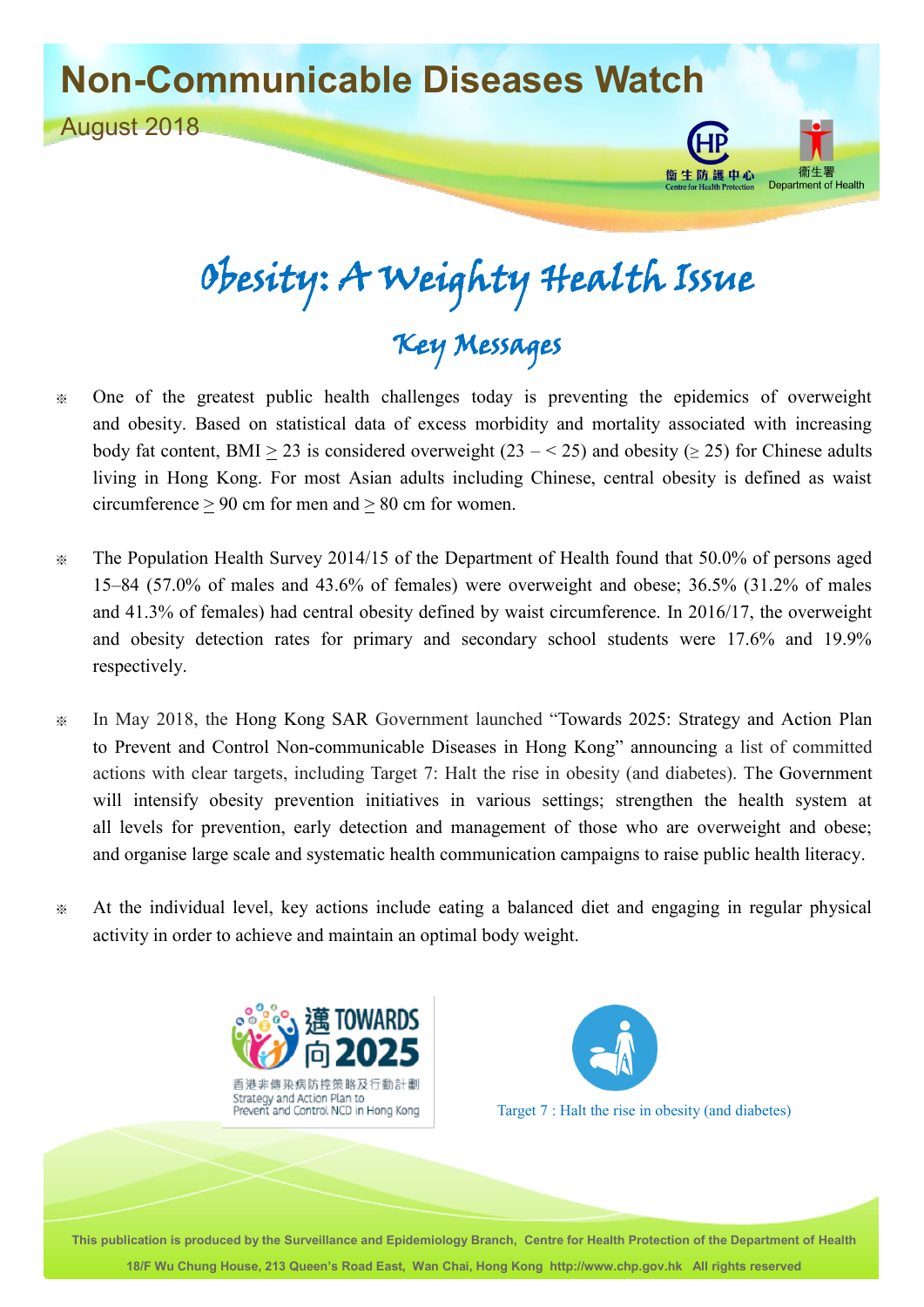### **Obesity: A Weighty Health Issue**

Overweight and obesity results from an energy imbalance between calories consumed from foods or beverages and calories expended in normal body functions or daily activities. With increased supply and intake of energy-dense foods and sugar-rich beverages along with an increase in physical inactivity globally, one of the greatest public health challenges today is preventing the epidemics of overweight and obesity.

In fact, the world prevalence of obesity among adults nearly tripled over the past 40 years. In 2016, the World Health Organization (WHO) estimated that 39% of adults aged 18 years and over (39% of men; 40% of women) were overweight and 13% (11% of men; 15% of women) were obese. Among children and adolescents aged 5–19, the prevalence of overweight and obesity also increased markedly from just 4% in 1975 to over  $18\%$  in 2016.<sup>1</sup> Overweight and obesity are major risk factors for various chronic diseases, including type 2 diabetes, cardiovascular diseases (mainly heart disease and stroke), certain cancers (including endometrial, breast, ovarian, prostate, colon, liver, gallbladder and kidney), and musculoskeletal disorders (especially osteoarthritis). $1$  Increased prevalence of overweight and obesity unquestionably comes with an increase in obesity-related morbidity, disability and mortality.

#### **Measurement of Overweight and Obesity**

Body mass index (BMI) is a commonly used measure of general adiposity. It is calculated by dividing the body weight (in kg) by the square of height (in m):  $\text{kg/m}^2$ . Based on statistical data of excess morbidity and mortality associated with increasing body fat content,  $BMI > 23$  is considered overweight  $(23 - < 25)$  and obesity  $(> 25)$  for Chinese adults living in Hong Kong.<sup>2</sup> However, it is not just the amount of fat but also its distribution that determines the health risk associated with obesity. Excess accumulation of fat inside the abdominal cavity (i.e. central obesity) has more

serious health consequences than fat located under the skin. Independent of total body fat, studies show that central obesity is related to increased risk of cardio-metabolic complications and mortality. Thus, assessment of body fat distribution is equally important as measurement of total body fat. To estimate abdominal fatness, it can simply be made by measuring waist circumference. For most Asian adults including Chinese, central obesity is defined as waist circumference  $> 90$  cm for men and  $> 80$  cm for women.<sup>2</sup> The waist-to-hip ratio is another indicator to measure central obesity. It is calculated by dividing the waist circumference by the hip circumference. For Asian populations, waist-to-hip ratio  $> 0.90$  for men and  $> 0.85$  for women signify central obesity. $2, 3$ 

Children and adolescents are still growing, and they grow at different rates depending on their age and gender. Hence, the adult BMI values to signify overweight and obesity or using a uniform reference value for waist circumference to define central obesity may not be appropriate for them. In Hong Kong, the Student Health Service (SHS) of Department of Health (DH) adopts the 1993 Hong Kong Growth Standard of Southern Chinese to assess growth for all primary and secondary students. Body weight  $> 120\%$  of the median weight-forheight derived from the reference is regarded as overweight (including obesity). While BMI is used for male students with height  $> 175$  cm and female students with height  $> 165$  cm, BMI  $> 25$  would indicate obesity. Beyond waist circumference, waist to-height ratio (calculated by dividing the waist circumference by standing height) is another anthropometric measure proposed for assessing central obesity in children and adolescents. Despite controversy surrounding the thresholds, literature in general defines central obesity among children as having age- and gender-specific waist circumference  $> 90<sup>th</sup>$ **percentile** or waist-to-height ratio  $> 0.5^{4,5}$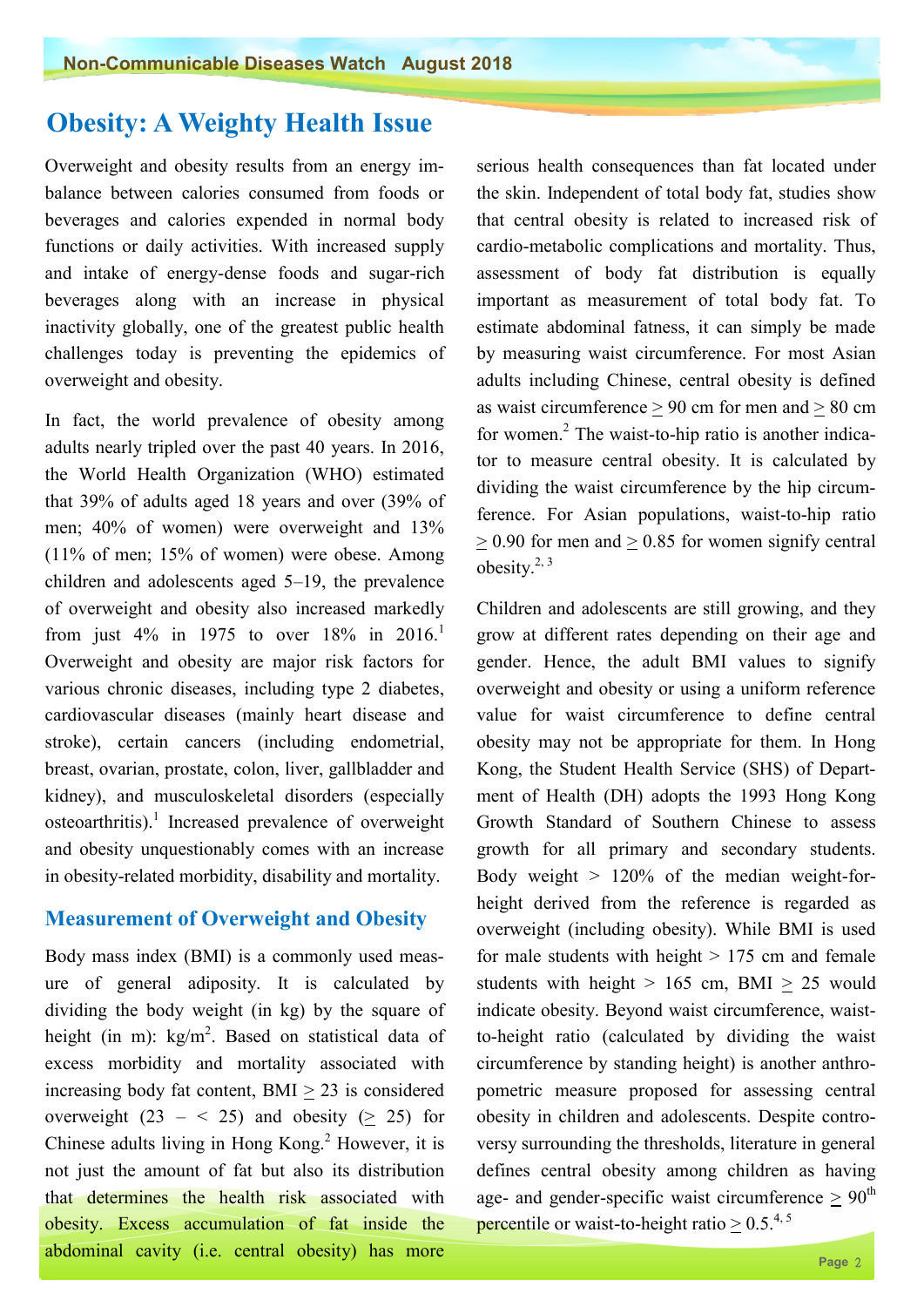#### **Local Situation**

The DH conducted the Population Health Survey 2014/15 to collect data on population health, including measurements of body weight, height, waist and hip circumferences of over 2 300 noninstitutionalised persons aged 15–84. Results showed that 50.0% of persons aged 15–84 (57.0% of males and 43.6% of females) were overweight and obese; 36.5% (31.2% of males and 41.3% of females) had central obesity defined by waist circumference and 40.1% (41.5% of males and 38.9% of females) had central obesity defined

by waist-to-hip ratio. Analysed by age group, over weight and obesity were most common among males aged 45–54 (73.2%) and females aged 65–84 (62.7%). The prevalences of central obesity based on both waist circumference and waist-to-hip ratio definitions generally increased with age, from 12.6% and 8.3% for those aged 15–24 to 51.2% and 64.5% for those aged 65–84 respectively (Table 1). $<sup>6</sup>$ </sup>

**Table 1: Proportion of non-institutionalised persons aged 15**–**84 who were overweight and obese as defined by body mass index and had central obesity based on waist circumference and waist-to-hip ratio definitions by gender and age group** 

|              | Male                                      |                                             |                                            | Female                                    |                                                    |                                       | <b>Both gender</b>                        |                                     |                         |
|--------------|-------------------------------------------|---------------------------------------------|--------------------------------------------|-------------------------------------------|----------------------------------------------------|---------------------------------------|-------------------------------------------|-------------------------------------|-------------------------|
| Age<br>group | <b>Body</b><br>mass<br>index<br>$\geq$ 23 | Waist<br>circum-<br>ference<br>$\geq 90$ cm | Waist-to<br>-hip ra-<br>tio<br>$\geq 0.90$ | <b>Body</b><br>mass<br>index<br>$\geq$ 23 | <b>Waist</b><br>circum-<br>ference<br>$\geq 80$ cm | Waist-to-<br>hip ratio<br>$\geq 0.85$ | <b>Body</b><br>mass<br>index<br>$\geq$ 23 | <b>Waist</b><br>circum-<br>ference* | Waist-to-<br>hip ratio* |
| $15 - 24$    | 26.1%                                     | 8.5%                                        | 9.6%                                       | 21.9%                                     | 16.8%                                              | 6.9%                                  | 24.1%                                     | 12.6%                               | 8.3%                    |
| $25 - 34$    | 49.3%                                     | 22.6%                                       | 17.6%                                      | 26.4%                                     | 24.1%                                              | 20.2%                                 | 37.3%                                     | 23.4%                               | 18.9%                   |
| $35 - 44$    | 60.7%                                     | 30.8%                                       | 34.5%                                      | 40.5%                                     | 33.9%                                              | 29.3%                                 | 49.6%                                     | 32.5%                               | 31.7%                   |
| $45 - 54$    | 73.2%                                     | 42.4%                                       | 54.7%                                      | 52.7%                                     | 46.3%                                              | 45.8%                                 | 62.2%                                     | 44.5%                               | 50.0%                   |
| $55 - 64$    | 63.5%                                     | 36.7%                                       | 60.9%                                      | 51.6%                                     | 59.9%                                              | 58.1%                                 | 57.5%                                     | 48.4%                               | 59.5%                   |
| $65 - 84$    | 61.3%                                     | 41.0%                                       | 62.8%                                      | 62.7%                                     | 61.0%                                              | 66.2%                                 | 62.0%                                     | 51.2%                               | 64.5%                   |
| Overall      | 57.0%                                     | 31.2%                                       | 41.5%                                      | 43.6%                                     | 41.3%                                              | 38.9%                                 | 50.0%                                     | 36.5%                               | 40.1%                   |

Note: \* Central obesity — Waist circumference: Male > 90 cm , Female > 80 cm

Waist-to-hip ratio: Male  $\geq 0.90$ , Female  $\geq 0.85$ 

Base: All respondents aged 15–84 who had participated in the health examination with valid measurements. Source: Population Health Survey 2014/15, Department of Health.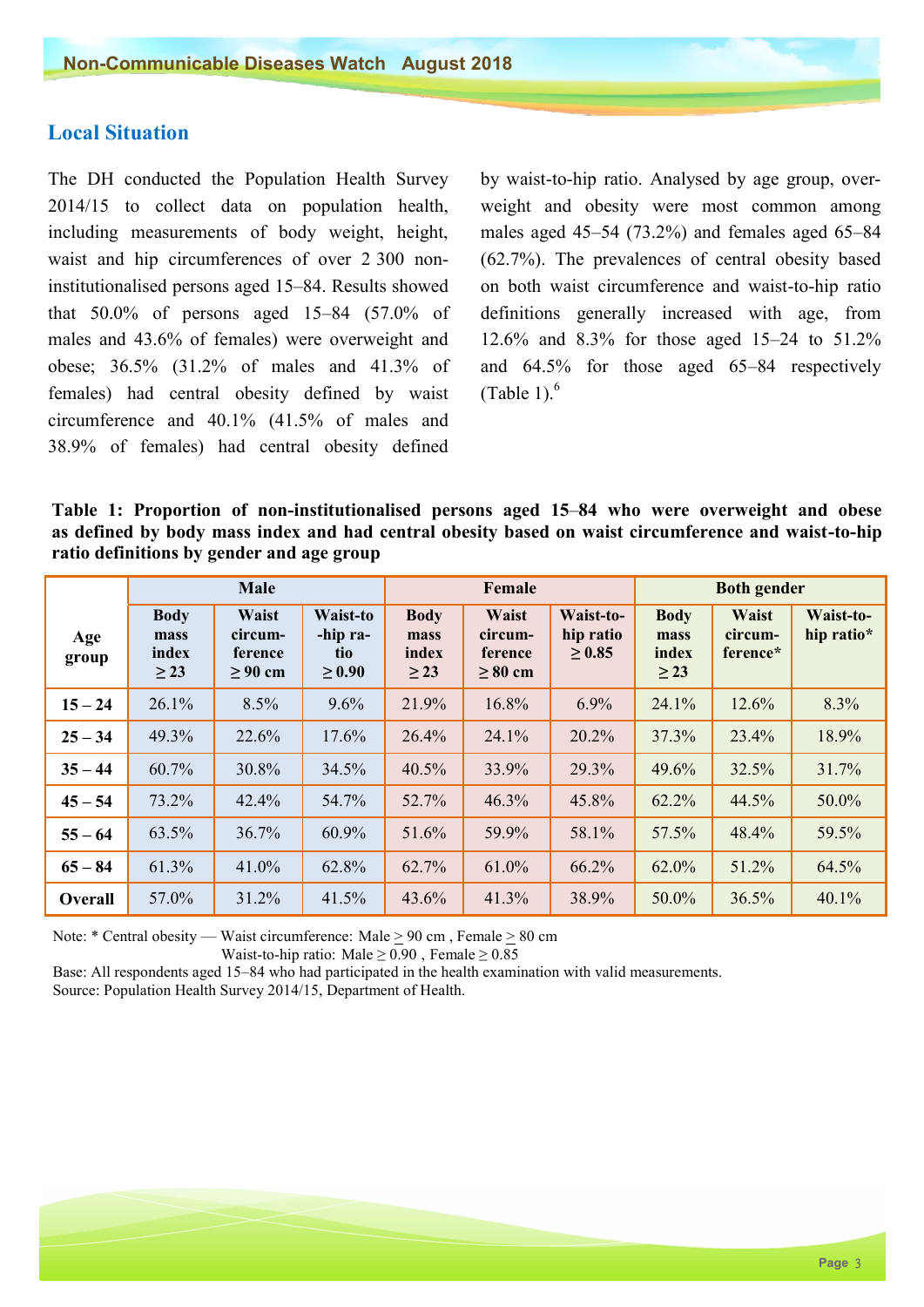Data from the SHS of DH showed that the proportions of primary and secondary students considered overweight and obese increased from 15.0% in 1996/97 to 20.4% in 2008/09, and then decreased to 18.4% in 2016/17. As shown in Figure 1, the overweight and obesity detection rates for primary school students steadily decreased from 22.2% in 2008/09 to 17.6% in 2016/17. On the contrary, the corresponding detection rates for secondary school students continued to rise from 17.7% to 19.9% over the same period.<sup>7</sup>

Furthermore, a study of over 14 500 children and adolescents aged 7–19 who undertook anthropometric measurements between 2004 and 2006 reported that the prevalence of central obesity was 12.2% for boys and 10.5% for girls by using waist circumference cut-off of  $> 90<sup>th</sup>$  percentile respectively. By using waist-to-height ratio cut-off of  $> 0.5$ , the corresponding prevalence was 8.7% for boys and  $3.2\%$  for girls.<sup>8</sup>

**Figure 1: Overweight and obesity detection rate of primary and secondary school students from school year 1996/97 to 2016/17**



Note: In school year 2009/10, the Student Health Service of the Department of Health had to take part in the Human Swine Influenza Vaccination Programme, and therefore annual appointments were only provided to Primary 1 to Secondary 1 students. Due to the incomplete coverage, the detection rates for school year 2009/10 were not shown. Source: Student Heath Service, Department of Health.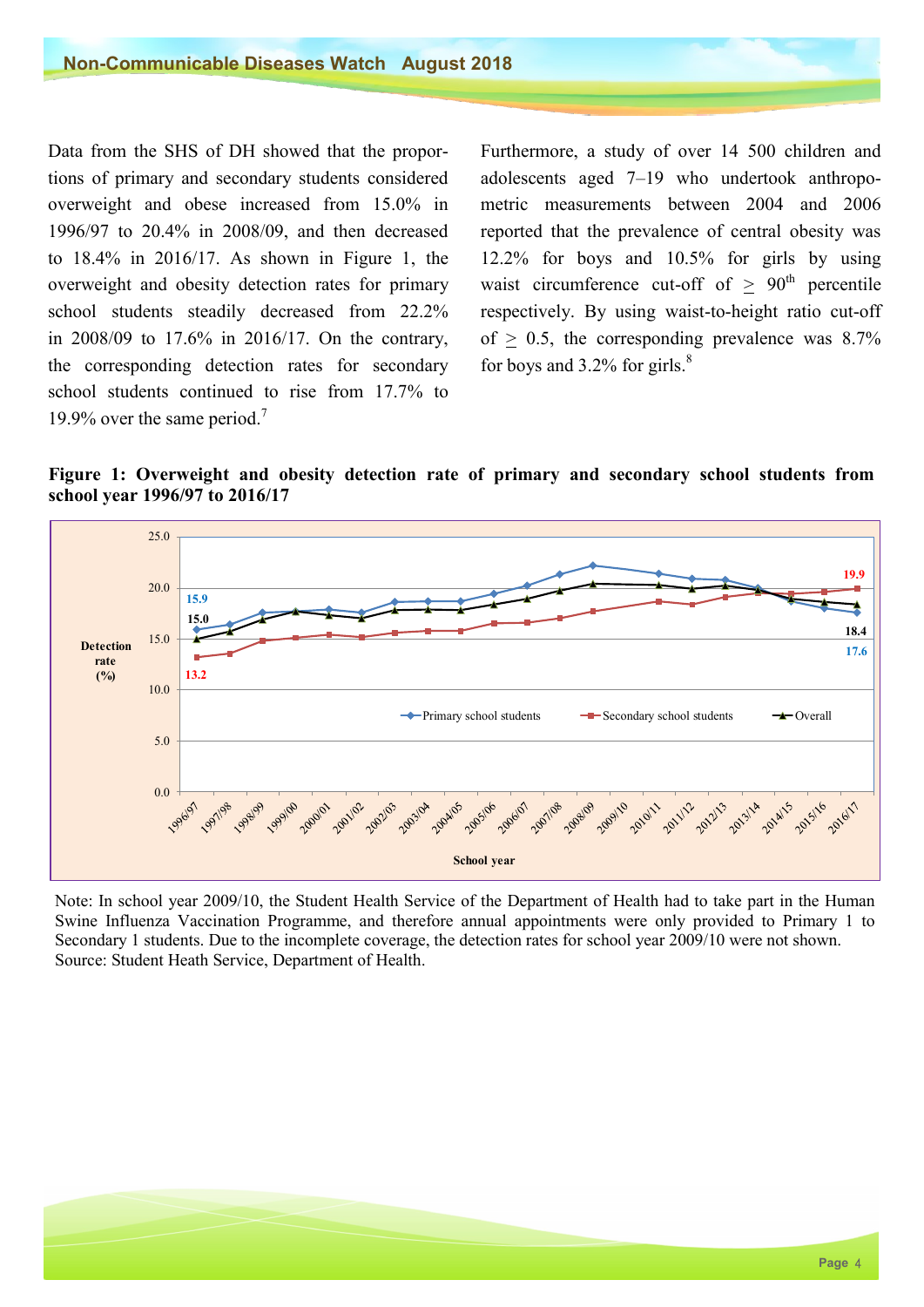#### **Halt the Rise in Obesity**

 been accorded high priority for action in the Obesity and its related chronic diseases are largely preventable. In Hong Kong, tackling obesity has prevention and control of non-communicable diseases with a wide range of related policies and programmes being implemented. In May 2018, the Government launched "Towards 2025: Strategy and Action Plan to Prevent and Control Noncommunicable Diseases in Hong Kong" (SAP) announcing a list of committed actions and clear targets. Of the 9 local NCD targets to be achieved by 2025, Target 7 is to halt the rise in obesity (and diabetes) (Box 1). $9$ 

 management of those who are overweight and obese based on the family doctor model; and To achieve the target, the Government will intensify obesity prevention initiatives in preschools, schools, workplaces and community; strengthen the health system at all levels, in particular a comprehensive primary care for prevention, early detection and organise large scale, systematic and outcome-based health communication campaigns to raise public awareness of lifestyle factors (such as healthy diet, physical activity, avoidance of tobacco and alcohol), their relevance to biomedical states (such as body weight, blood pressure and blood sugar) and NCD risk, encouraging the public to make changes for better health<sup>9</sup>

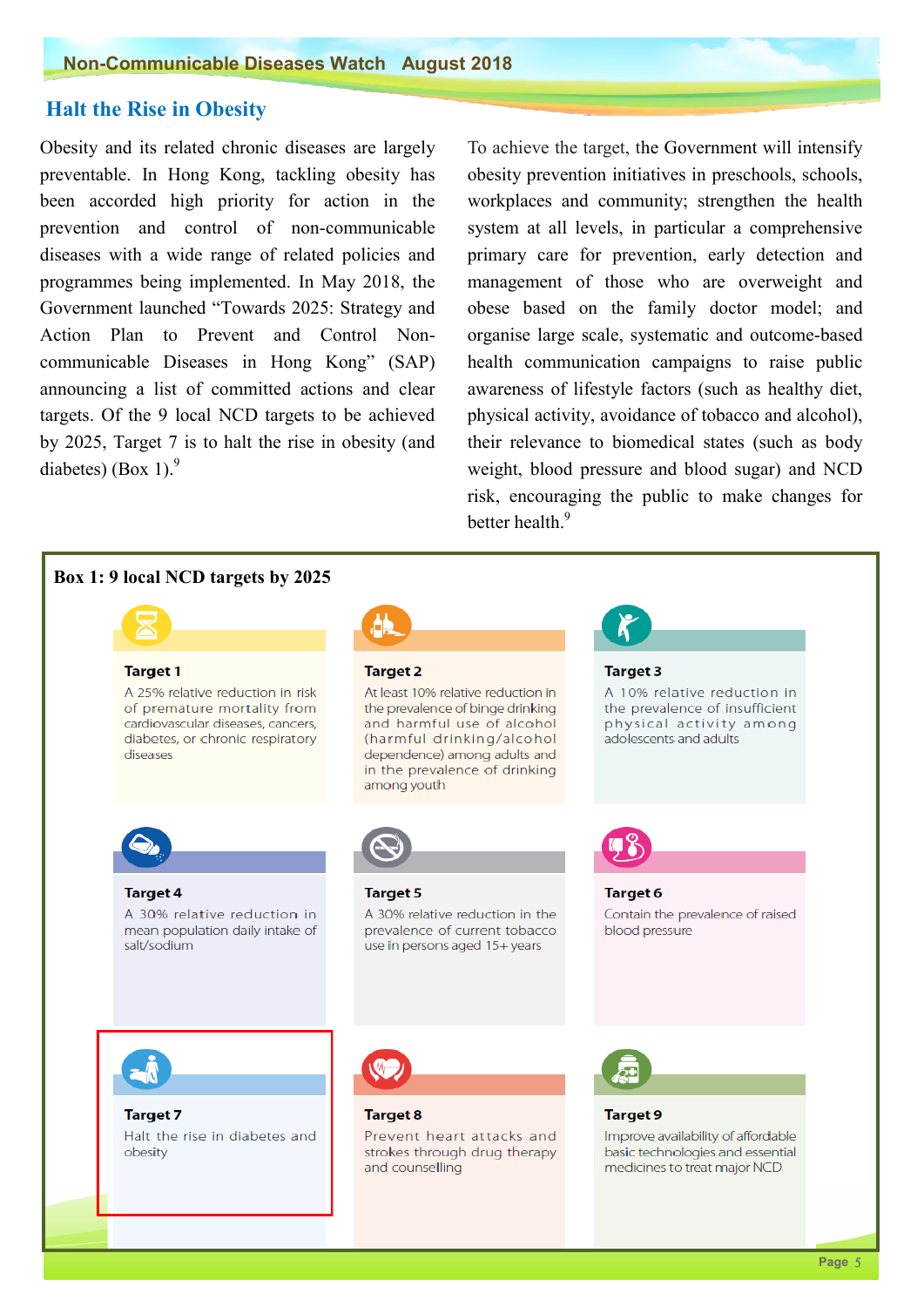At the individual level, key actions include eating a balanced diet (Box 2) and engaging in regular physical activity (Box 3) in order to achieve and maintain an ideal body weight.

#### **Box 2: Constitution of a Healthy Diet (for Adults)**10, 11

- $\checkmark$  Including the five basic food groups (i.e. grains; fruit; vegetables; meat, fish, egg and alternatives; milk and alternatives);
- $\sim$  At least 400 grams (5 servings) of fruit and vegetables a day;
- $\sim$  Less than 10% of daily total energy intake from free sugars. For a person of healthy body weight consuming approximately 2 000 calories per day, it is equivalent to about 50 grams (or 10 teaspoons). For additional health benefits, a further reduction to below 5% of total energy intake is recommended;
- $\sim$  Less than 30% of total energy intake from fats i.e. about 60 grams per day for a 2 000 calories meal plan. Unsaturated fats (such as vegetable oil, olive oil) are preferable to saturated fats (e.g. butter, lard). Industrial trans fats are not part of a healthy diet;
- $\checkmark$  Less than 5 grams of salt (equivalent to about 1 teaspoon) per day

#### **Box 3: Recommendations on Physical Activity for Health** $^{12}$

#### *Adults:*

- $\sim$  Do at least 150 minutes a week of moderateintensity aerobic physical activity, or at least 75 minutes a week of vigorous-intensity aerobic physical activity, or an equivalent combination of moderate and vigorous-intensity activity;
- $\checkmark$  Minimise the amount of time spent being sedentary (sitting) and break up long periods of sitting as often as possible.

#### *Children and Adolescents aged 5* – *17 years:*

- $\checkmark$ Accumulate at least 60 minutes a day of moderate- to vigorous-intensity aerobic physical activity;
- $\checkmark$ Minimise the amount of time spent being sedentary (sitting) and break up long periods of sitting as often as possible.

 For more information about the Government key initiatives and specific actions to halt the rise in obesity, please refer to the SAP which can be found at the Change for Health Website of DH [https://](https://www.change4health.gov.hk/en/saptowards2025/) [www.change4health.gov.hk/en/saptowards2025/.](https://www.change4health.gov.hk/en/saptowards2025/)



#### **References**

- 1. Obesity and Overweight. Geneva: World Health Organization February 2018.
- 2. The Asia-Pacific Perspective: Redefining Obesity and its Treatment. Geneva: World Health Organization, 2000.
- 3. Waist Circumference and Waist-Hip Ratio. Report of a WHO Expert Consultation, Geneva, 8-11 December 2008. Geneva: World Health Organization, 2011.
- 4. de Moraes AC, Fadoni RP, Ricardi LM, et al. Prevalence of abdominal obesity in adolescents: a systematic review. Obes Rev 2011; 12(2):69-77.
- 5. Lo K, Wong M, Khalechelvam P, Tam W. Waist-to-height ratio, body mass index and waist circumference for screening paediatric cardio-metabolic risk factors: a metaanalysis. Obes Rev 2016; 17(12):1258-1275.
- 6. Population Health Survey 2014/15. Hong Kong SAR: Department of Health.
- 7. Statistics on body height and weight among primary and secondary school students. Hong Kong SAR: Student Health Service, Department of Health.
- 8. Nawarycz T, So HK, Choi KC, et al. Waist-to-height ratio as a measure of abdominal obesity in southern Chinese and European children and adolescents. Int J Obes (Lond) 2016; 40(7):1109-18.
- 9. Towards 2025: Strategy and Action Plan to Prevent and Control Non-communicable Diseases in Hong Kong. Hong Kong SAR: Food and Health Bureau, May 2018.
- 10. Healthy Eating Food Pyramid in Hong Kong. Hong Kong SAR: Department of Health.
- 11. Healthy Diet. Geneva: World Health Organization, September 2015.
- 12. Physical Activity: Geneva: World Health Organization, February 2018.